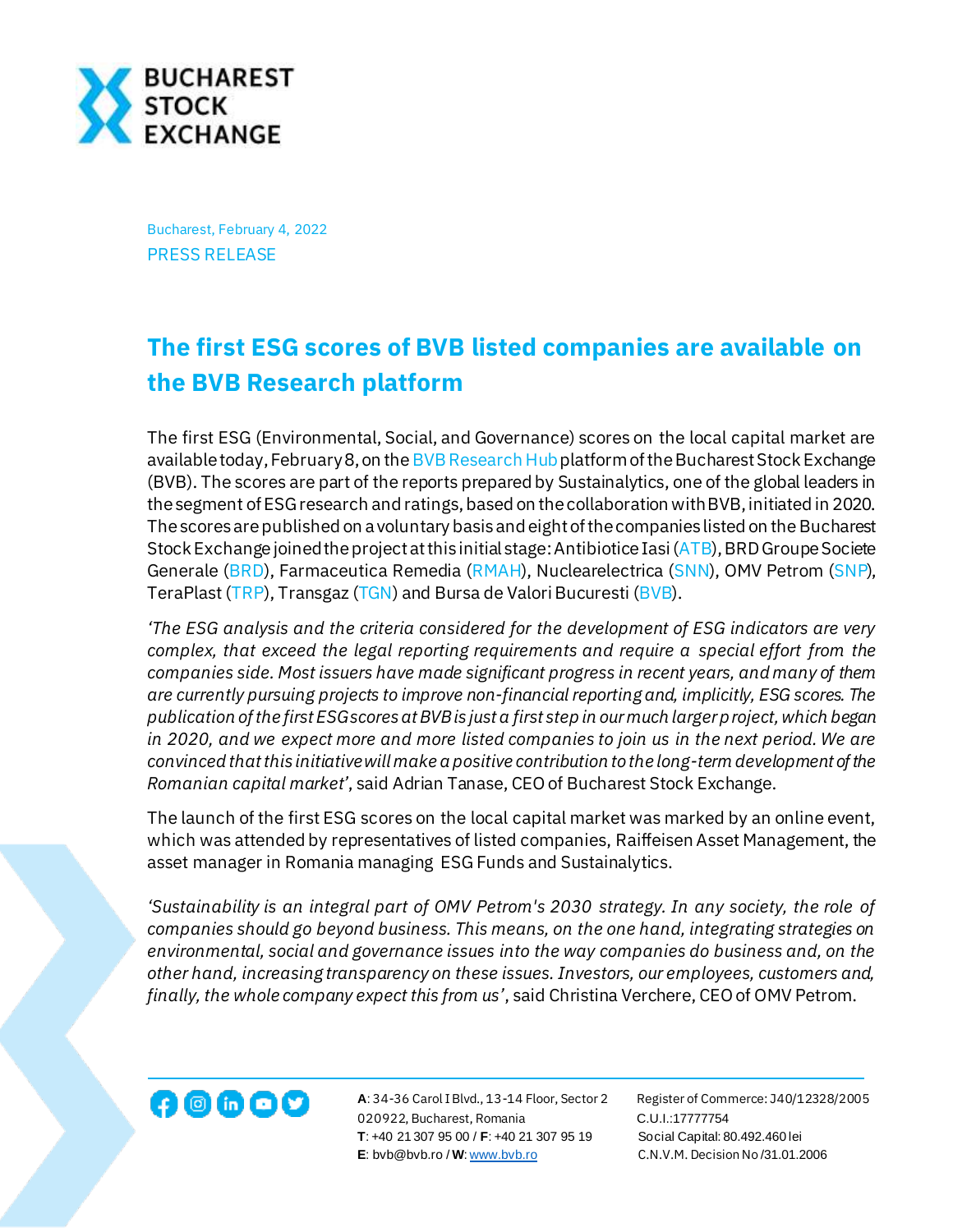

*'Transparency is an important and necessary component of the ESG. In order to be relevant in terms of impact, however, transparency must be doubled by the assumption of generally accepted reporting and communication standards by all those involved in the process. Therefore, the existence of standardized valuation tools available equally to all market participants is very important, and BRD welcomes BVB's initiative to promote responsible investment and the provision of quality ESG information. At the same time, we support initiatives that lead to greater transparency and standardization in the market in terms of ESG ratings, and the Sustainalytics report, one of the global leaders in this segment, is of real benefit to all of us'*, said Flavia Popa. Secretary General BRD Groupe Societe Generale.

*'This performance is the result of Antibiotice's ongoing focus for the implementation of ESG criteria. We believe that this result will generate a plus of trust in the relationship with our shareholders, investors but also in the relationship with the other stakeholders: for suppliers we talk about the trust of having by their side an ethical partner with whom they can collaborate in the long term, for our customers, the trust that Antibiotice products meet the highest quality standards and are developed taking into account the impact we generate on the environment and society as a whole. Today more than ever, ESG reporting has become all the more important because in the near future, access to capital will also be conditioned by the performance we demonstrate in this chapter',* said Liviu Vatavu, Executive Director Corporate Governance, Antibiotice.

*'In the paradigm of decarbonisation and sustainable investment, the importance that companies give to the environment, human resources and corporate governance is equivalent to their role and development in the long run. Nuclearelectrica, through the projects it carries out, is part of the answer in ensuring sustainability. We avoid the annual release of 10 million tons of CO2, 180 million tonnes since the inception of our operations and we aim to reach 24 million tons of CO2 avoided annually after 2031 and to deliver 66% of Romania's clean energy. Nuclearelectrica belongs to the electric utilities category, so for us, in relation to the production activity, ESG is an essential component. The nuclear industry, by its nature, faces multiple regulations, norms and principles that govern it both at international and national level, already has a long history and expertise in the priority and responsible management of environmental issues, human resources and governance. We welcome BVB's initiative to conduct the ESG analysis together with Sustainalytics and are proud of the results achieved, a confirmation of our daily commitment and involvement',* said Cosmin Ghita, CEO Nuclearelectrica.

The launch of the first ESG scores on the local capital market takes place in a favorable global context, in which the total assets invested in funds that take into account the ESG criteria in the allocation of investments represent about a third of the total global assets, and investment funds dedicated to ESG strategies have assets of over USD 2,2 trillion. The initiation by the Bucharest Stock Exchange of the first project dedicated to ESG on the Romanian capital market, in 2020,